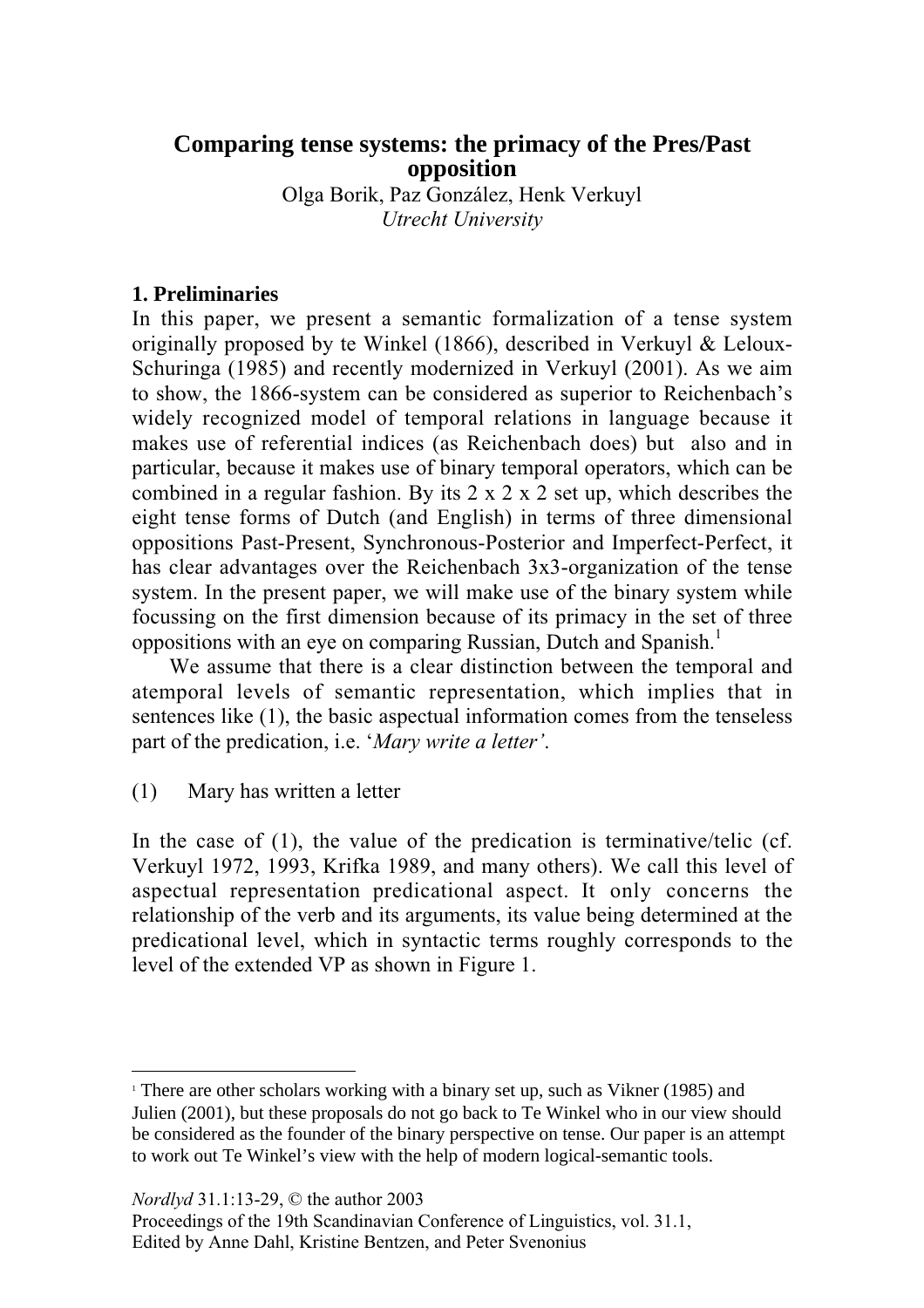

(cf. Verkuyl, 1993; p.22)

*Figure 1*

Another possible value for the predicational aspect which can result from the computation at this level is durative or atelic. The contrast is exemplified by comparing (1) and (2).

# (2) Mary has written letters

We assume that the aspectual value of a predication determined at this level of representation remains intact and is independent of any temporal information. In this perspective, tense is viewed as a structured set of operators on the tenseless predication, the denotation of which we will call E (to stay close to Reichenbach's notion of Event time). In order to accommodate this information to the temporal structure, we propose that E be immediately assigned an index *i*, which, in turn, is to be 'translated' into a 'real time' interval  $I$  in the course of computation<sup>2</sup>:

# $(3)$  E<sub>i</sub>

In the system that we are going to describe, tenses like Perfect and Imperfect do not operate directly on the predication itself, but rather on the index representing the E-information: they provide some higher level information about the temporal domain in which the eventuality E is to be located without affecting E itself. In order to develop a formal representation of a temporal model, we take indices to be our theoretical tools that stand for temporal domains. We will make use of some temporal relations, like simultaneity and precedence, which can be established between indices.

<sup>&</sup>lt;sup>2</sup> See Verkuyl (1993) for technical details of this transformation.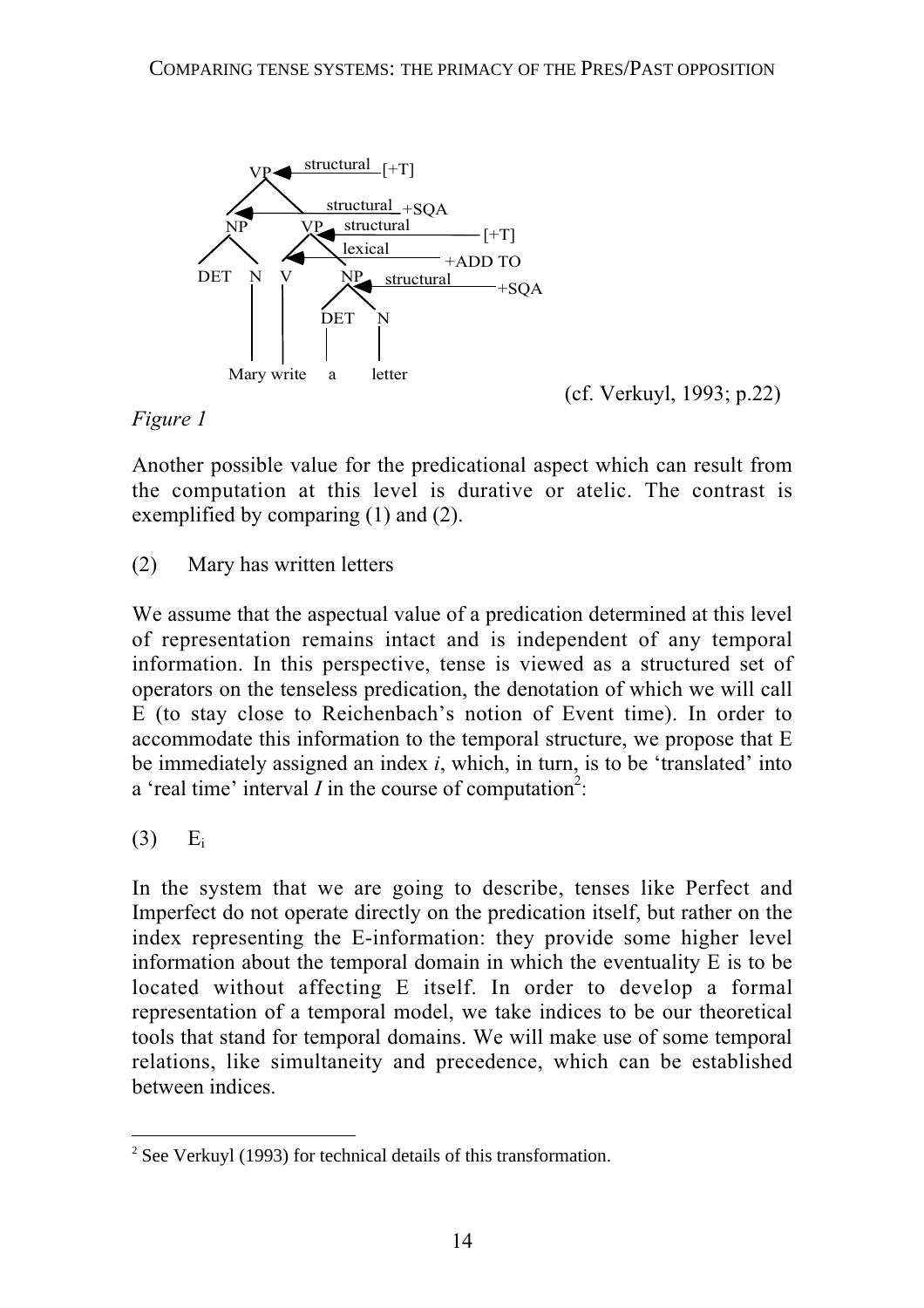It is widely assumed in temporal semantics that a given sentence is evaluated with respect to some 'anchoring' point in time, some default time, which is usually called the point of speech. When we introduce this point into our system, we immediately get a simplest configuration, with two obligatory indices, one, *n*, standing for the speech time, another one, *i*, standing for the temporal domain in which an eventuality E is located. For instance, if these two indices coincide, we get the simplest temporal meaning: the meaning of present tense:

$$
\begin{array}{c|c}\n\text{(4)} & \multicolumn{3}{|c|}{E_i} \\
\hline\n & n\n\end{array}
$$

### **2. Reichenbach's temporal model**

So far, the theory of tense may appear to be reminiscent of the one by Reichenbach (1947), especially at first sight. Our notion of temporal domain may be taken to be somewhat similar to Reichenbach's Reference time and our notion of Speech time is just taken form Reichenbach and named differently as in Kamp & Reyle (1993). The legitimate question that arises immediately is where a theory following Te Winkel's binary set up is different from Reichenbach's system.

There are certainly some similarities between Reichenbach's model and the theory we describe in the present paper. In particular, we do not argue against the notions that Reichenbach uses, but we argue against Reichenbach's set up of a temporal model for a number of reasons. First of all, there is a conceptual problem. Given that compositionality is one of the main basic principles of modern semantics, it is easy to see that Reichenbach's model is not compositional due to its 3x3 set up. Reichenbach introduces 3 temporal unites: E(vent time), which relates to R(eference time) and R, which relates to S(peech time). The relations between these units are established at the same time: the system does not provide a subsequent set of temporal operations, which would lead to compositionality of the resulting temporal configuration. The relative positions of S and R give us past, present and future, whereas the set of relations between E and R are determined as anterior, present and posterior. This gives us  $3x3=9$  possibilities, which are not all used up in English.

As observed earlier in the literature there are a number of empirically based objections to Reichenbach's original system of which we give the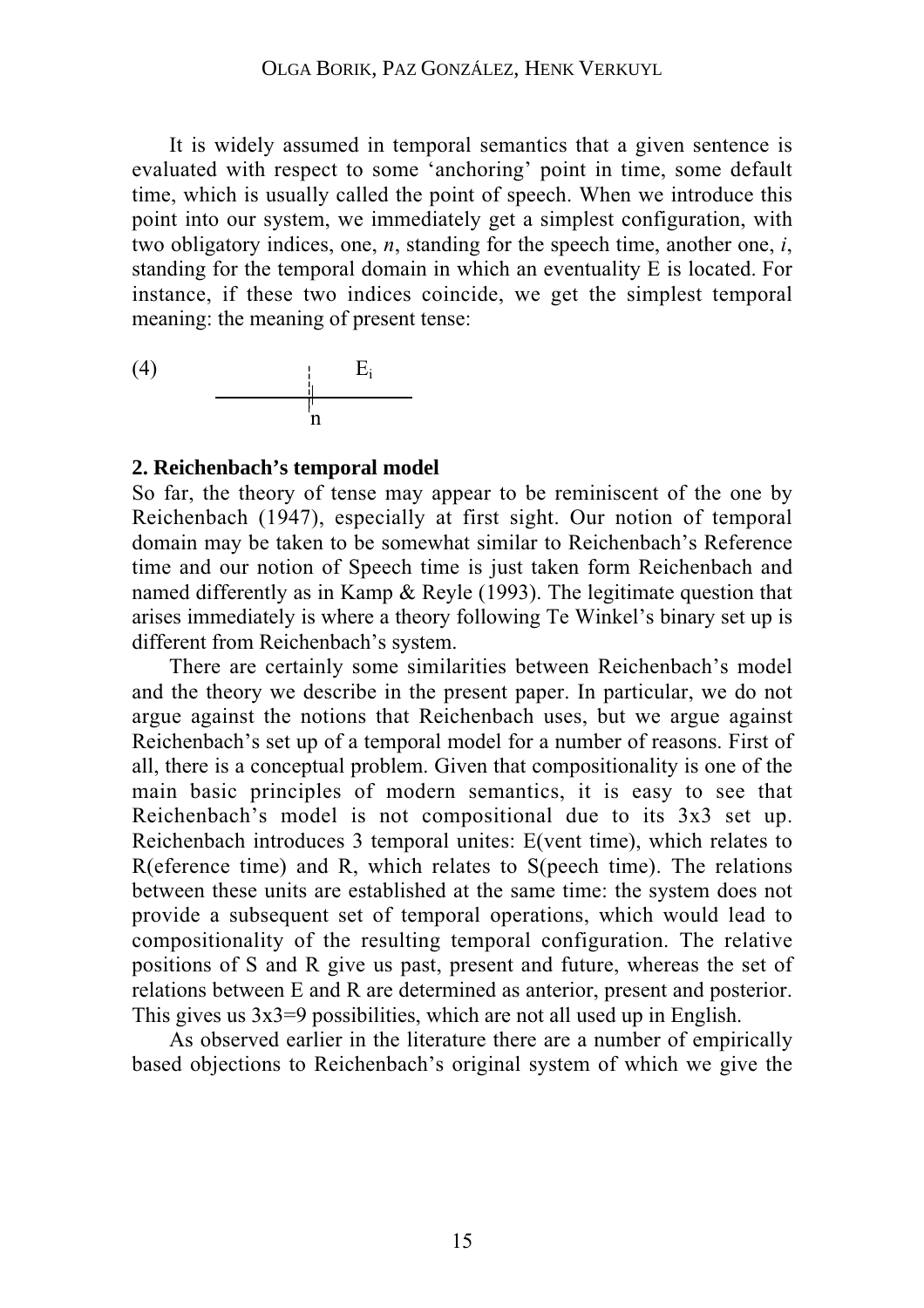following<sup>3</sup>. First of all, the tense form in sentence  $(5)$  cannot be configured in Reichenbach's model.

(5) Mary would have seen John

Second, the simple future form results for 3 different configurations, all possible in Reichenbach's model:

(6) I will walk  $S, R$  — E or  $S$  — E, R or  $S$  — R — E

This should not be allowed in a system predicting nine tense forms: sentence (6) is not triple ambiguous. Finally, the combination of Anterior (i.e. E<R) and future (i.e. S<R) yields only one tense form, i.e. *will have written,* but three possible configurations can be assigned to this form (7a). Exactly the same problem arises with posterior  $(R \le S)$  future, as shown in (7b).

(7) a. Mary will have seen John  $E - S - R$  or  $E.S - R$  or  $S - E - R$ b. Mary would see John  $R - E - S$  or  $R - E$ ,  $S$  or  $R - S - E$ 

 $\overline{a}$ 

In the light of all these objections, it is clear that the system proposed in Reichenbach (1947) is far from being optimally designed to capture the semantics of tense in language.<sup>4</sup> The essence of our proposal is, therefore, to explore a redesign of Reichenbach's model, in particular, of its basic setup, and not so much of its conceptual notions. We will discuss a system that is based on another long-standing tradition in temporal logic: a number of binary oppositions, among which the most important one is the opposition between Past and Present.

<sup>3</sup> This sort of criticism of Reichenbach (1947) is found in Verkuyl & Loux-Schuringa (1985) and in Vikner (1985), among others.

<sup>4</sup> The literature is not without opposition against the use of would as an indicative form. We will follow the general attitude of allowing this form taken in its temporal interpretation. It should be added that given the primacy of the first dimension in which Present and Past are opposed, we could even defend the position that Dutch and English and many other languages have just two tense forms. In that case, the auxiliaries shal/willl and have should be left outside the system. We adopt the more generous or less parsimonious position by including the auxiliaries in the system.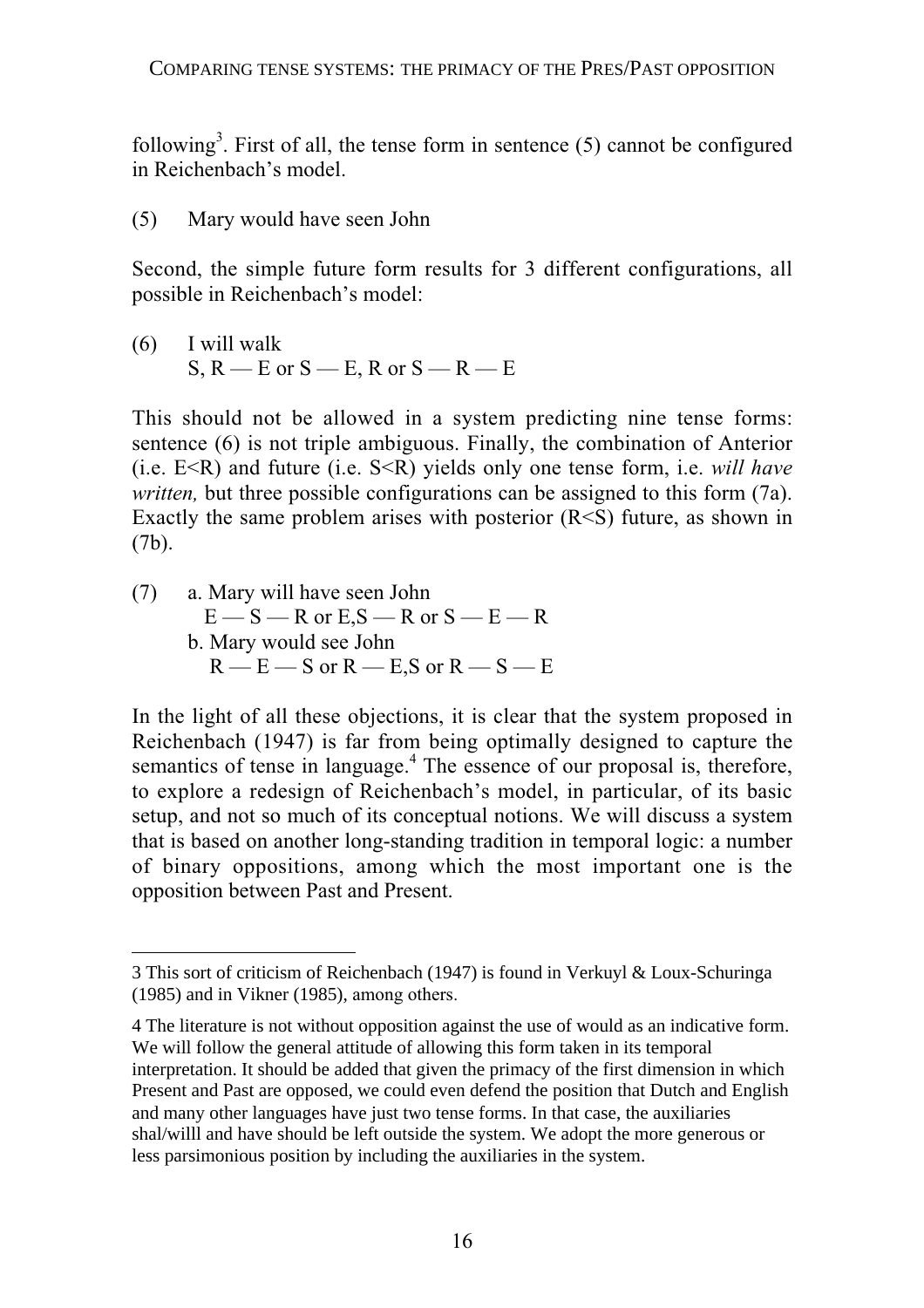# **3. The binary system**

The tense system we advocate is formed on the basis of Te Winkel's three oppositions: Present versus Past ("starting point"), Synchronous versus Posterior (posteriority) and Incomplete versus Complete (anteriority). $5 \text{ In}$ other words, we are changing the 3x3-design into a 2x2x2-set up. Every tense form is composed on the basis of a choice made at each of the three steps:

1) "starting point": present vs. past

In the syntax of sentences expressing a Present Tense or a Past Tense we have the operators PRES and PAST, respectively, that can be interpreted semantically as connecting the information expressed by a tenseless structure either with a point in the present of a domain of interpretation, or with a point in the past. The following notations are introduced: an index *n* refers to the present and the mirror image of this index in past domain is *n'*. The 2 tense-operators of the first opposition can be defined as:

a) PRES:  $=\lambda \phi \exists i[\phi[i] \wedge i \phi n]$ 

b)  $PAST: = \lambda \phi \exists i [\phi[i] \wedge i \leq n]$ 

The symbol o stands for the relation of overlap. The definition of the Present says that n overlaps with the index *i* of the eventuality described by the predication φ. Past says that *i* is located before *n*.

# 2) posteriority

 $\overline{a}$ 

The posterior verb form introduces an index positioned after the point introduced by the present tense of the verb or after the point introduced by its past tense. We treat this opposition parsimoniously by only introducing one operator POST and not an operator SYNCHR. The idea is here that operators are only necessary when there is some overt form to carry them (cf. Verkuyl 2001 and Julien 2001 for a similar position).

The operator POST can be defined as in:

c) POST:  $=\lambda \phi \lambda i \exists j [\phi[i] \wedge i \leq j]$ 

This definition expresses that the sense of future should not be associated uniquely with the utterance time but also with times located in the past and introduced by the PAST operator. That is, sentences like *Mary would walk*

<sup>5</sup> Above we have used the terms Imperfect and Perfect. These are the Latin terms for Incomplete and Complete, which we prefer here in order to minimize confusion between Perfect and Perfective.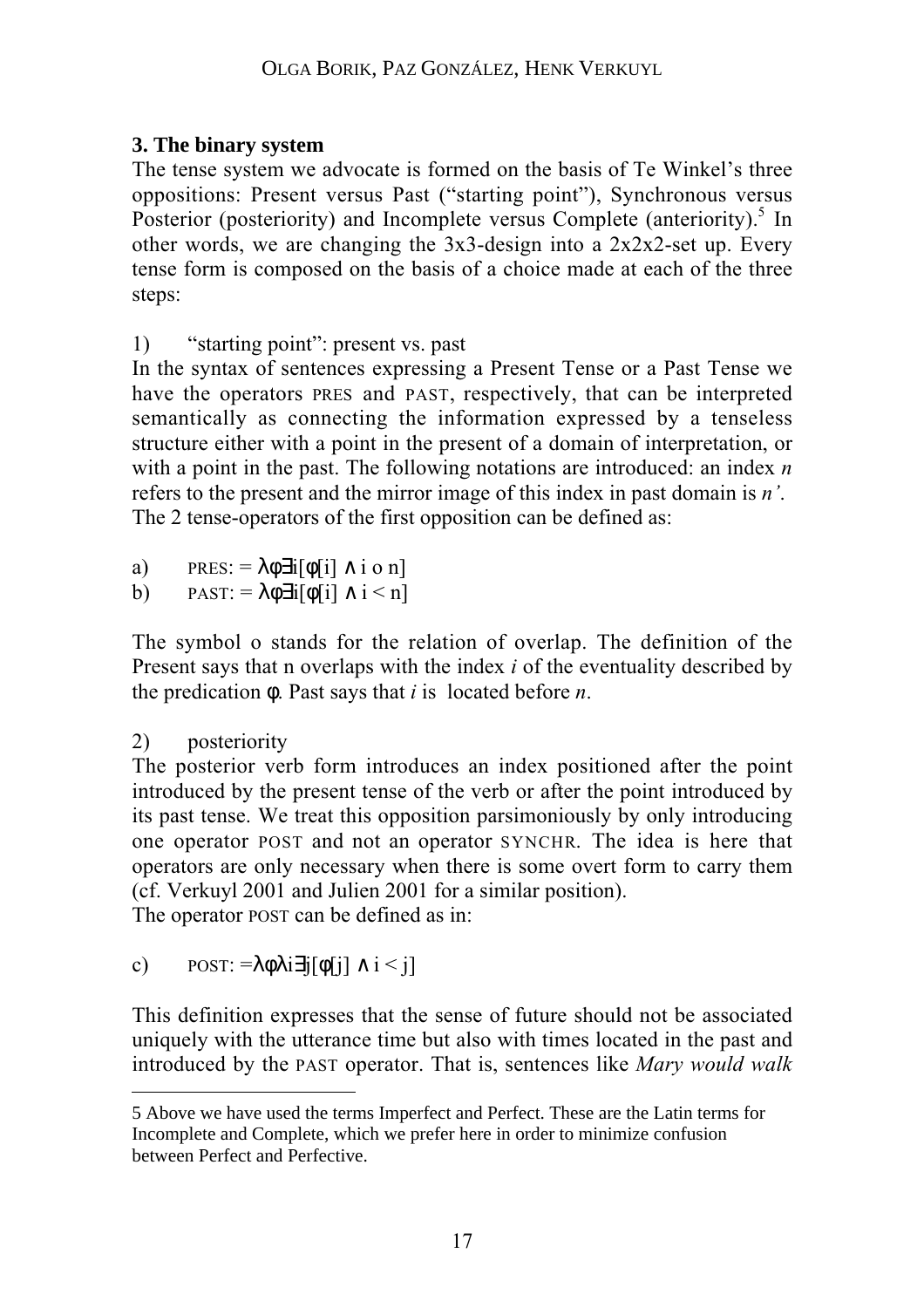are now taken as parallel to sentences like *Mary will walk*. The index *i* introduced by the Past tense of *Mary would walk* is taken as doing the same job as the index *i* overlapping with the point of speech *n* in sentences like *Mary will walk*. So, in *Mary would walk* we have a Future in the Past as opposed to a Future in the Present in the case of *Mary will walk*. In Germanic languages the operator is visible. In Dutch, for example, by the presence of the auxiliary *zullen*, in English by the presence of *will*.

## 3) anteriority

From the point of view of locating eventualities, this opposition amounts to the inverse of the couple Synchronous versus Posterior: it locates the Eindex *k* before another index *i*. By so doing, it provides the sense of completedness: the event took place as a whole before *i*. The operator called PERF is defined as:

# d) PERF:  $=$ λφλi∃k[φ[k] ∧ k < i]

The operator PERF is in Dutch visible in the form of an auxiliary *hebben* and in English in the form of the auxiliary *have*. Again, there is no need for an operator IMP, all those forms which do not need the operator PERF will then immediately be understood as IMP.

Table 1 represents all the possible combinations of operators, which sum up giving the full Dutch temporal system.

| REPRESENTING THE 8 TENSE FORMS (DUTCH) |                                        |  |
|----------------------------------------|----------------------------------------|--|
| <b>PRES</b>                            | <b>PAST</b>                            |  |
| 1a) ik schrijf een brief               | 1b) ik schreef een brief               |  |
| I write a letter                       | I wrote a letter                       |  |
| PRES(POST)                             | PAST(POST)                             |  |
| 2a) ik zal een brief schrijven         | 2b) ik zou een brief schrijven         |  |
| I will write a letter                  | I would write a letter                 |  |
| $PRES(PERF)^6$                         | PAST(PERF)                             |  |
| 3a) ik heb een brief geschreven        | 3b) ik had een brief geschreven        |  |
| I have written a letter                | I had written a letter                 |  |
| PRES(POST)(PERF)                       | PAST(POST)(PERF)                       |  |
| 4a) ik zal een brief geschreven hebben | 4b) ik zou een brief geschreven hebben |  |
| I will have written a letter           | I would have written a letter          |  |

*Table 1: Dutch*

 $\overline{a}$ 

6 A possible explanation for the not yet solved question about the differences between the Dutch and the English present perfect would be to say that English has present tuning and Dutch perfect tuning, due to adverbial/contextual information. The difference relies in what it is being understood as present; in English, the utterance time equals the present, while in Dutch it does not.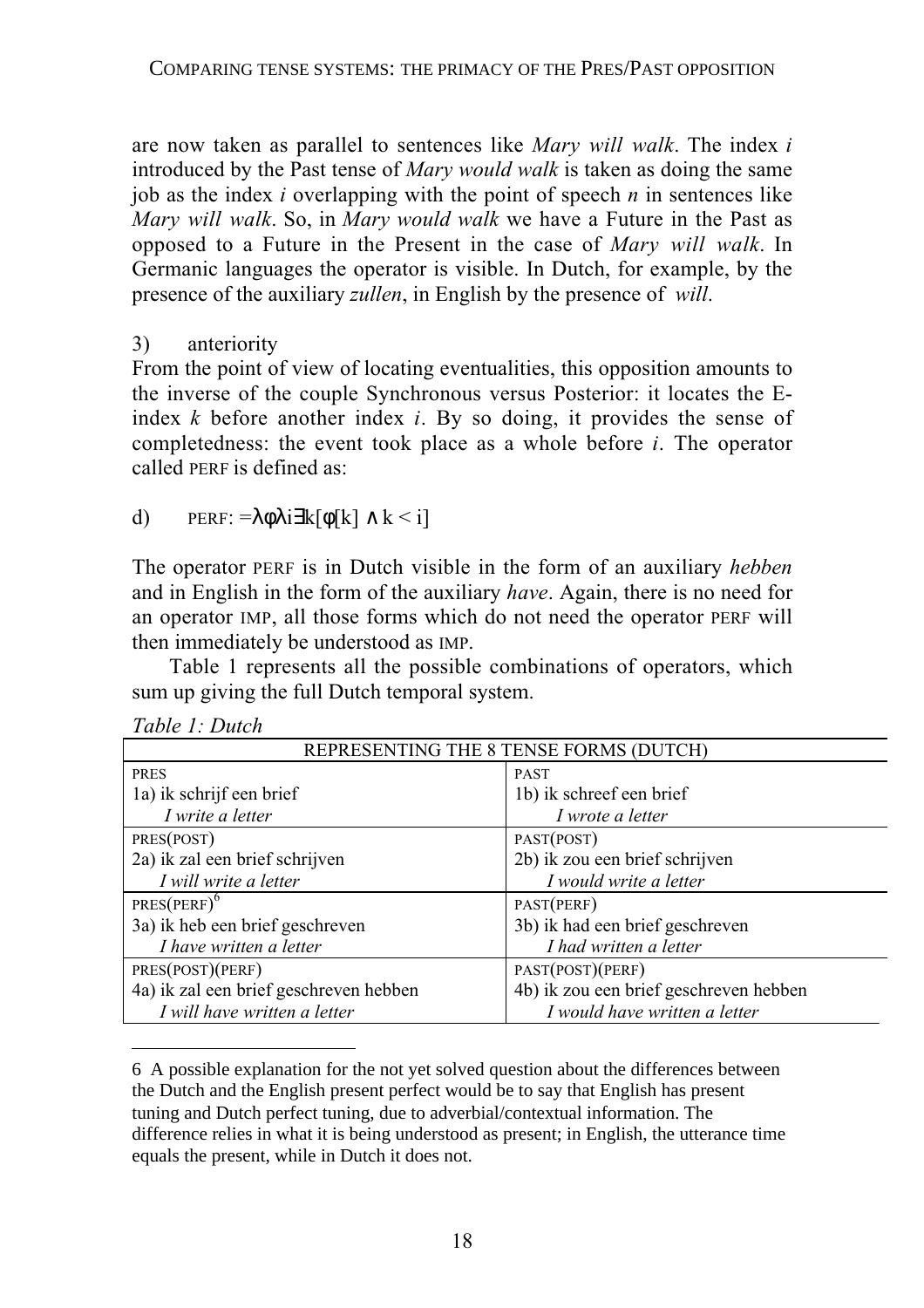The main advantages of the binary system are:

1. The system is completely compositional: Verkuyl (2001) has shown that all eight forms can be derived compositionally on the basis of applying the operators on a tenseless sentence.

2. There is no tripartition between Present-Past-Future, but only the basic opposition between Past and Present remains. This becomes obvious since it is the only opposition that needs both operators to function in the system. Moreover in Germanic languages there is no separate marker of the future, future forms being in need of an auxiliary.

3. Richer en poorer tense systems can also be described by this system.

In the remainder of the present paper we will elaborate the third claim: the binary system should have the potential to be extended in order to capture the languages having more than eight forms or shrunk to account for the languages with less than eight forms. We have considered two more groups of languages: Romance (Spanish) and Slavic (Russian). Both languages will be dealt with in detail in the next sections.

| Table 2: Spanish             |                                  |
|------------------------------|----------------------------------|
| <b>PRES</b>                  | <b>PAST</b>                      |
| la) escribo una carta        | 1b) escribía una carta           |
| I-write-PRES a letter        | I-write-PAST-IMP a letter        |
| PRES(POST)                   | PAST(POST)                       |
| 2a) escribiré una carta      | 2b) escribiría una carta         |
| I-write-FUT a letter         | I-write-conp a letter            |
| PRES(PERF)                   | PAST(PERF)                       |
| 3a) he escrito una carta     | 3b) había escrito una carta      |
| I-have-PRES written a letter | I-have-PAST-IMP written a letter |
| PRES(POST)(PERF)             | PAST(POST)(PERF)                 |
| 4a) habré escrito una carta  | 4b) habría escrito una carta     |
| I-have-FUT written a letter  | I-have-COND written a letter     |

### **4. Spanish as a richer system**

This table shows that eight of the ten Spanish indicative temporal forms can be characterised in the same way as the Dutch tense system: as a combination of operators. The simple forms in 1 and 2 are distinguished by not employing the PERF operator. Until now it matches the Germanic table. Verb forms that refer to incomplete time domains in Spanish are simple, while those forms that refer to complete time domains, make use of an auxiliary to carry the inflections.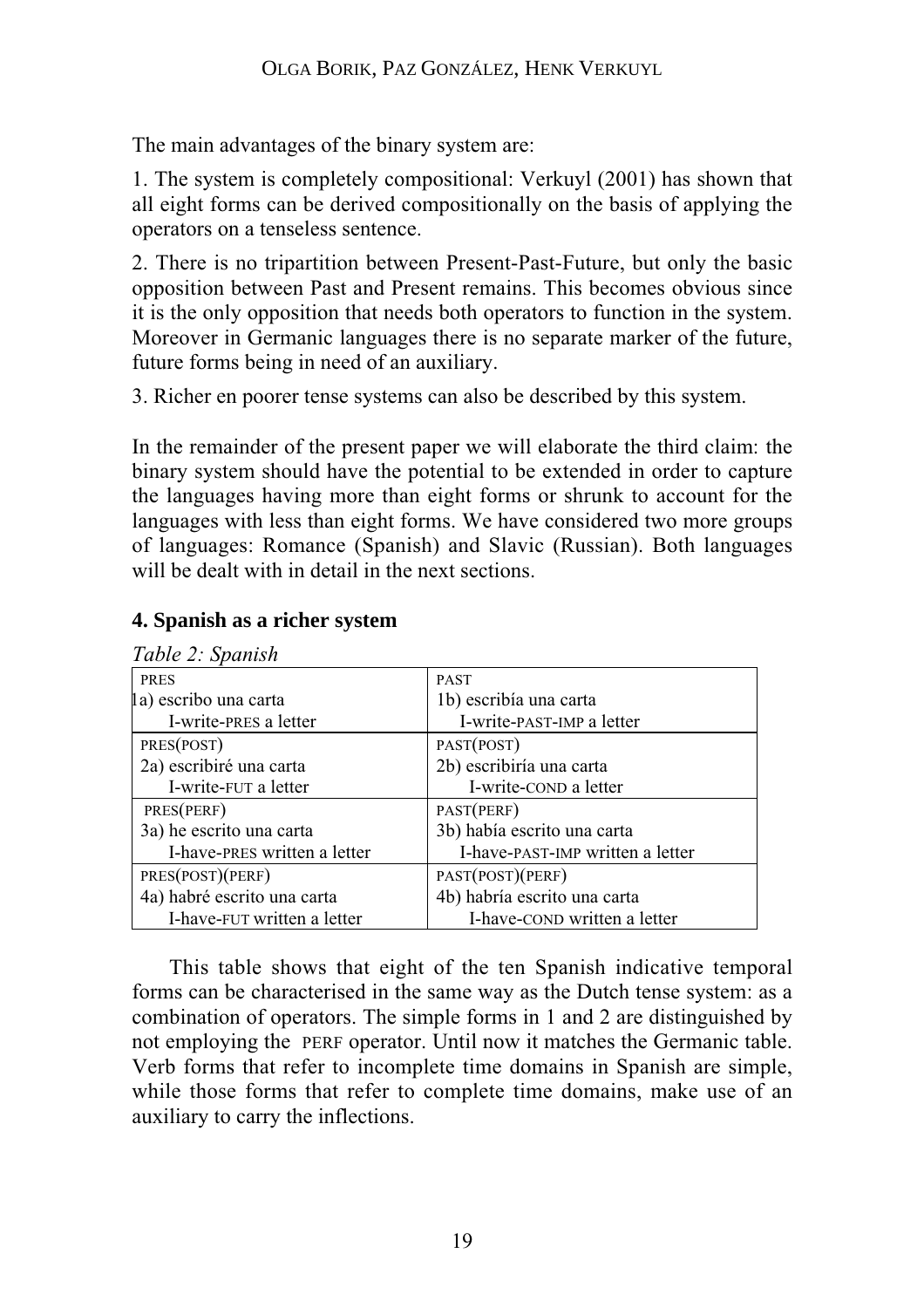The problem that needs to be solved is clear: the Spanish indicative paradigm has got two more tenses and the question is how to do that with the same system that describes eight tense forms.

- (8) Escribí una carta Pretérito perfecto simple *I-write-PAST-PERF a letter*
- (9) Hube escrito una carta Pretérito anterior *I-have-PAST-PERF written a letter*

With respect to (9) the answer is simple: the 'pretérito anterior' is no longer really in use in spoken language. It only occurs in written language. González (2003) contains a discussion of the conditions under which this form can be used, so we restrict ourselves here to the 'pretérito perfecto simple', which is a very common form in peninsular-European Spanish.<sup>7</sup> The term 'pretérito perfecto simple' itself tells us a lot about both its form and its meaning: 'pretérito' tells us that it is Past; 'perfecto' tells us that it refers to a completed time domain and 'simple' tells the obvious: it is only one word. So here we find three dimensions fused into one.

However, the form has its own specific inflection. Moreover, the 'pretérito perfecto simple' is the only Spanish perfect form that allows the main verb to carry inflection. This inflection can only be understood as expressing Past Perfect so that the 'pretérito perfecto simple' (PPS) should be analyzed in its opposition to the past completed form, such as in (3b) *había escrito* (pretérito pluscuamperfecto, I had written).

- (10) **Había escrito** una carta cuando se apagaron las luces 'I had (already) written a letter when the lights went off'
- (11) **Escribí** una carta a María el verano pasado 'I wrote (PPS) a letter to Mary last summer'

 $\overline{a}$ 

Sentences (10) and (11) seem to be very similar in meaning, but there is a clear difference: by the use of *había* sentence (10) requires the presence of the information provided by *cuando se apagaron las luces.* This context is needed to locate the time domain where the eventuality is hosted before an index provided by the tense of *se apagaron*. In sentence (11), on the other hand, the verbal inflection itself gives us all the information needed without any dependency of information present in the rest of the sentence. The question arising now is how the PPS expresses the complex Past+Perfect information on its own within a three-dimensional system.

<sup>7</sup> In American literature the pretérito perfecto simple has been called the "preterit"; but we will not use this term because we believe it is not only incorrect but also confusing.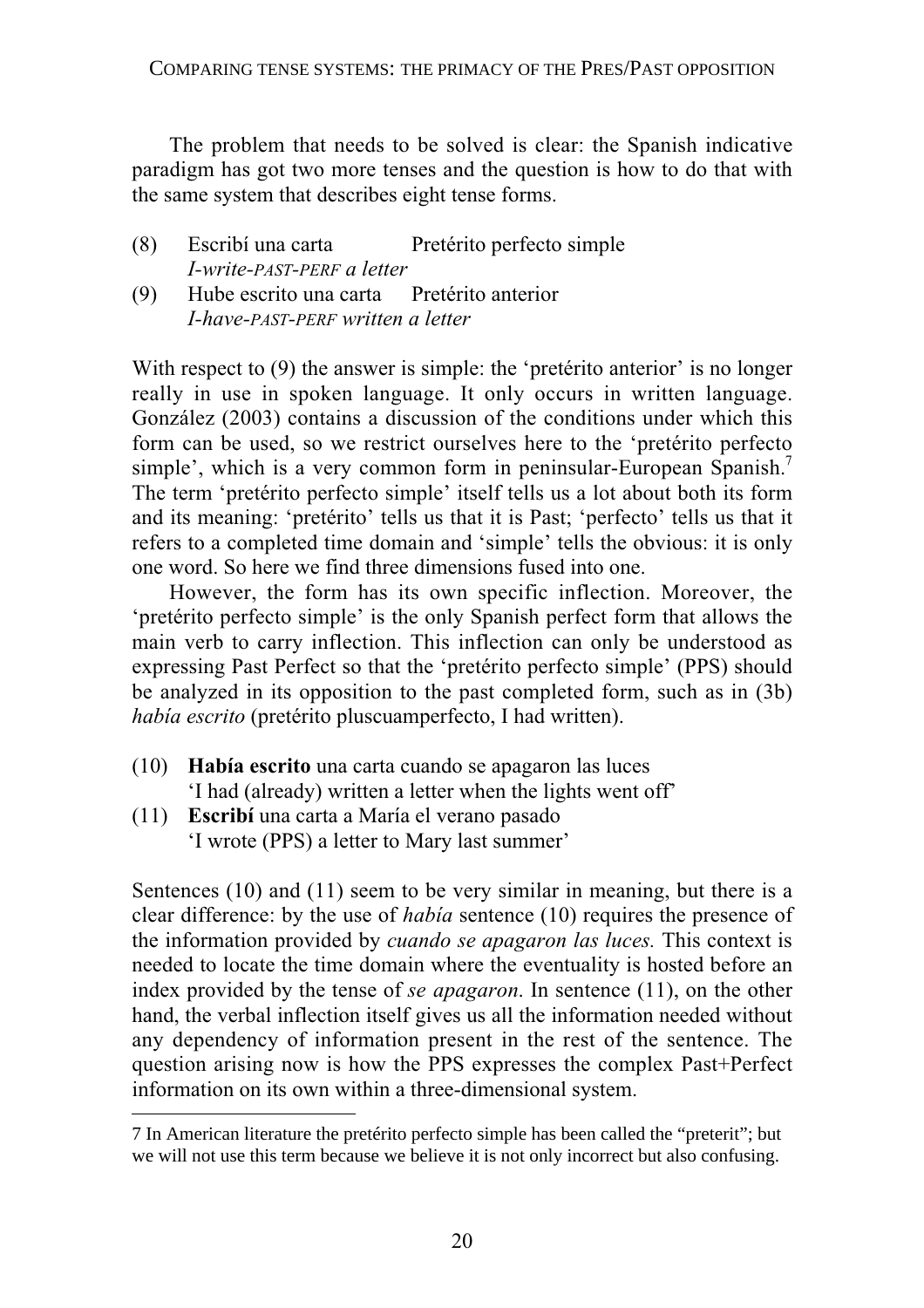The temporal clues the PPS contains are:

- the completion time of the eventuality is located in the past
- the eventuality is located in the past
- the point of perspective with respect to the completion is provided by the context rather than directly by the present itself.

We will call the latter point an *anchoring point*. One way of introducing it is to define an operator ANCH:

e) ANCH: = 
$$
\lambda \phi \lambda i' \exists k [\phi[k] \wedge A_c(k,i')]
$$

This operator introduces a contextually given adverbial domain A (either in the sentence itself or in preceding discourse) introducing a point *i'* which has a similar function as the index *i* in the definitions of PRES and PAST but different from it because *i'* is made dependent on the presence of the adverbial information introduced by A. The problem with this definition is that the operator  $ANCH_c$  needs to select the past tense in order to make tense assignment possible (it therefore has a form as the operators in c) en d)). Therefore, it seems as if a second way of introducing an Aorist-like PAST is called for:

f) 
$$
PPS_{AORIST} := \lambda \phi \exists i \exists k [\phi[k] \land A_c(k) = i \land k < i \land i < n]
$$

This definition provides a way to anchor the point of perspective *i* in a domain introduced by a context  $A_c$  so that *i* is not *i* o *n* as in the case of PRES nor  $i \le n$  as in the case of the PAST, but *i* is defined as the *i* of a certain domain described by A. The definition expresses that *i* precedes *n* (of course, because the speaker of the sentence cannot be eliminated) but it crucially expresses that the point of perspective to be used for the computation of the location of the *k*-index is determined by considerations that have to do with the domain A. The A-predicate overrules, so to say, the instruction given by  $i \leq n$ , because it explictly locates the *i*-index with respect to *k*. The advantage of this way of introducing the Aorist-like operator PPS is that the definition combines the PAST-information  $(i \le n)$ with the idea of attributing a point of perspective that is primarily dependent on information separated from the point of speech. Note in passing that f) expresses some of the Past Perfect-information always associated with the use of Aorist-like forms without have a Past Perfect tense configuration. The PPS in (11) and the Pluscuamperfecto in (10) are then equal in that both take place in the past and both are completed.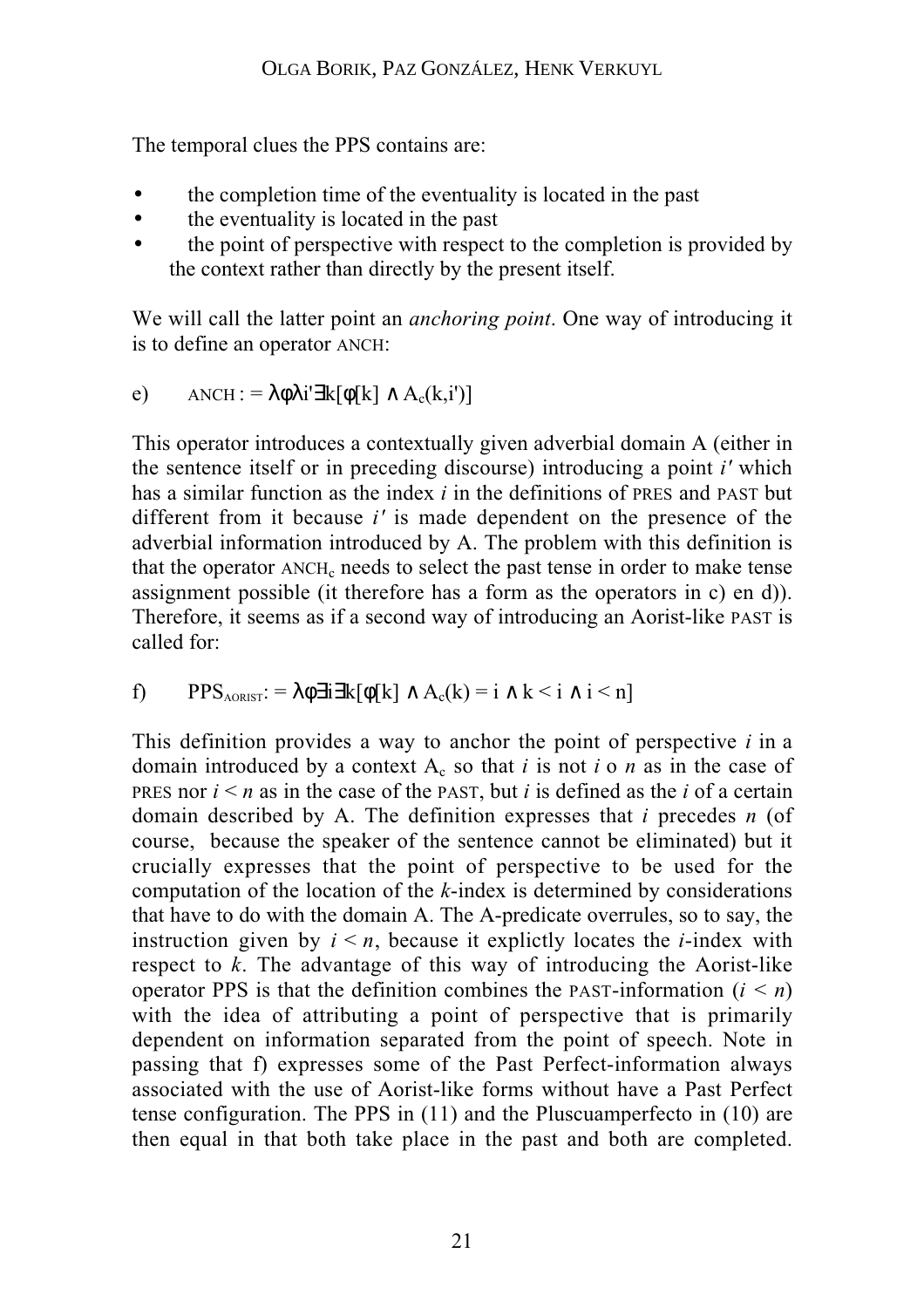However, the PPS has on its own not only a reference index marking the beginning of the temporal interval but also an anchoring point from which the eventuality is taken to be completed. The pluscuamperfecto also needs both indexes, but on its own it can only offer the beginning index. The difference between (10) and (11) can then be represented as given in (10a) and (11a).

(10) a.  $\exists i \exists k [I\text{-write-a-letter}(k) \land A_c(k) = i \land k \le i \land i \le n]$ 

(11) a.  $\exists i \exists k$ [I-Write-a-letter(k) ∧ k < i ∧ i < n]

The crucial difference between the two representations is that the PPS contains itself the instruction to provide a point *i* from which the *k*information about the eventuality is taken to be completed.

We conclude that the 2x2x2 set up of the binary system does not run into difficulties in a richer system. What can be observed is that the PPS is simply an extension of the first dimension (PRES-PAST) by introducing a third possibility for the perspective index.

# **5. Russian as a poorer language**

Modern Russian clearly belongs to the group of languages with rather poor tense systems. It is, therefore, a challenge for us to try and apply the system we advocate in this paper to Russian.

As can be seen from the table 3 below, aspect also interferes in the tense system and in certain cases restricts the formation of particular tense forms.

|                 | NON-PAST                            | <b>PAST</b>                     |
|-----------------|-------------------------------------|---------------------------------|
| 1 <sub>mp</sub> | 1a) On piš-et pis'mo (present)      | 1b) On pisa-1 pis'mo            |
|                 | He write-3sg letter-acc             | He wrote-sg.masc. letter-acc    |
|                 | On bud-et pisat' pis'mo (fut)<br>2) | 'He was writing a letter'       |
|                 | He be-3sg write-INF letter-acc      |                                 |
|                 | 'He will write a letter'            |                                 |
| perf            | 3a) On na-piš-et pis'mo             | 3b) On na-pisa-l pis'mo         |
|                 | He PF-write-3sg letter-acc          | He PF-wrote-sg.masc. letter-acc |
|                 | 'He will have written a letter'     | 'He wrote a letter'             |

*Table 3: Russian*

Some remarks are in order here. First of all, we deliberately distinguish only two tense forms in Russian, PAST and NON-PAST, on the basis of inflectional morphology. As the table demonstrates, the imperfective aspect allows for a formation of a periphrastic future forms with the auxiliary *budet* in the present tense and an infinitival form of the main verb.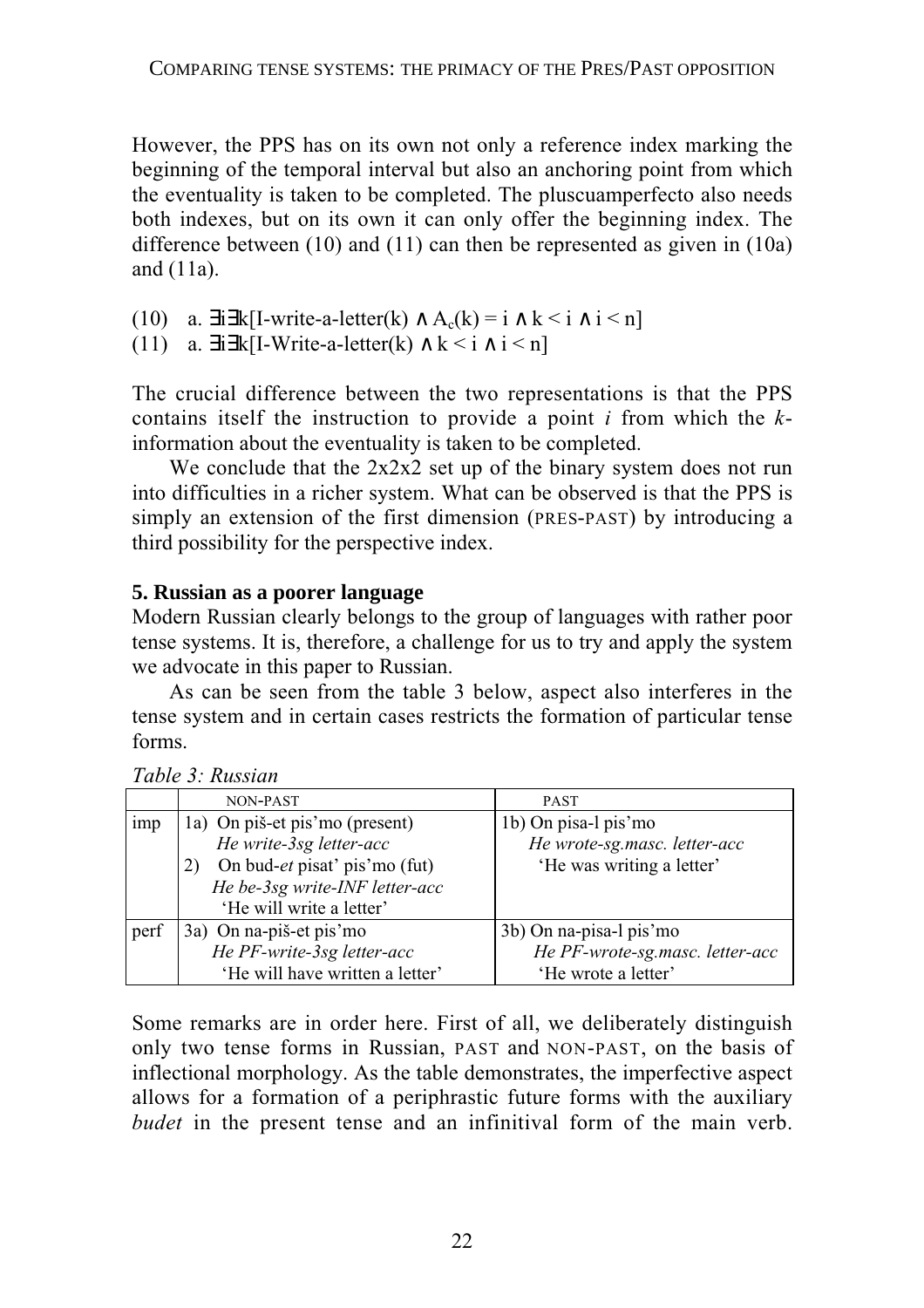Historically, the form of the auxiliary used here is perfective<sup>8</sup>. Perfective forms in the NON-PAST tense almost exclusively have only future tense interpretation. We will now restrict ourselves to the right-hand side of the table. The past tense forms, both perfective and imperfective, are frozen participles. They still feature 'participial' agreement pattern: the past verb forms agree with the subject in number and, if singular, also in gender, whereas the non-past forms agree in person and number. The so-called 'resultative' *l*-participle was used in Church Slavonic and Old Russian for the periphrastic tense formation, in particular, for the formation of past perfect and present perfect tenses and occasionally also for future.

Historically, Russian has not always been a 'poor' language with respect to the number of tense forms. Thus, in Old Russian four past tense forms can be distinguished: Aorist and Imperfect, which had specific morphological forms and were not very widely used in the spoken language, and Past Perfect and Present Perfect, the latter being the most common form in Old Russian. It was also used to substitute for other past forms at the later stages of language development. When the auxiliary verb was 'lost' for the perfect tense formation, the 'bare' participle form took over the meaning of past tense altogether.

Unlike in modern Russian, tense formation in Old Russian was not influenced by aspectual differences. To get just a brief idea about what is meant by aspect in Russian, consider the following examples:

(13) a. Saša pel pesnju  *Saša sang.IMP song.ACC* 'Saša sang/was singing a song' b. Saša s-pel pesnju  *Saša PF-sang song.ACC* 'Saša sang a song'

The Russian sentences in (13a) and (13b) are identical, except for one thing—the difference in the *aspectual* form of the verb. The term *aspect* here traditionally refers to the opposition between *perfective* and *imperfective* in Russian. In (13a), the verb *pet'* 'to sing' is in the imperfective, in (13b) it is in the perfective aspect. Perfectivity is usually morphologically marked on a verb. One of the most common

 $\overline{a}$ <sup>8</sup> Modern Russian does not use many forms of be, so it is hard to say if the form used in the periphrastic future is perfective or imperfective without taking historical evidence into account. But in Old Church Slavonic, for instance, the imperfective and perfective forms of be were both used and clearly distinguished in form: cf. jesm $\pm$  (1<sup>st</sup>.sg.imp) vs. boudou  $(1<sup>st</sup>.sg.pf)$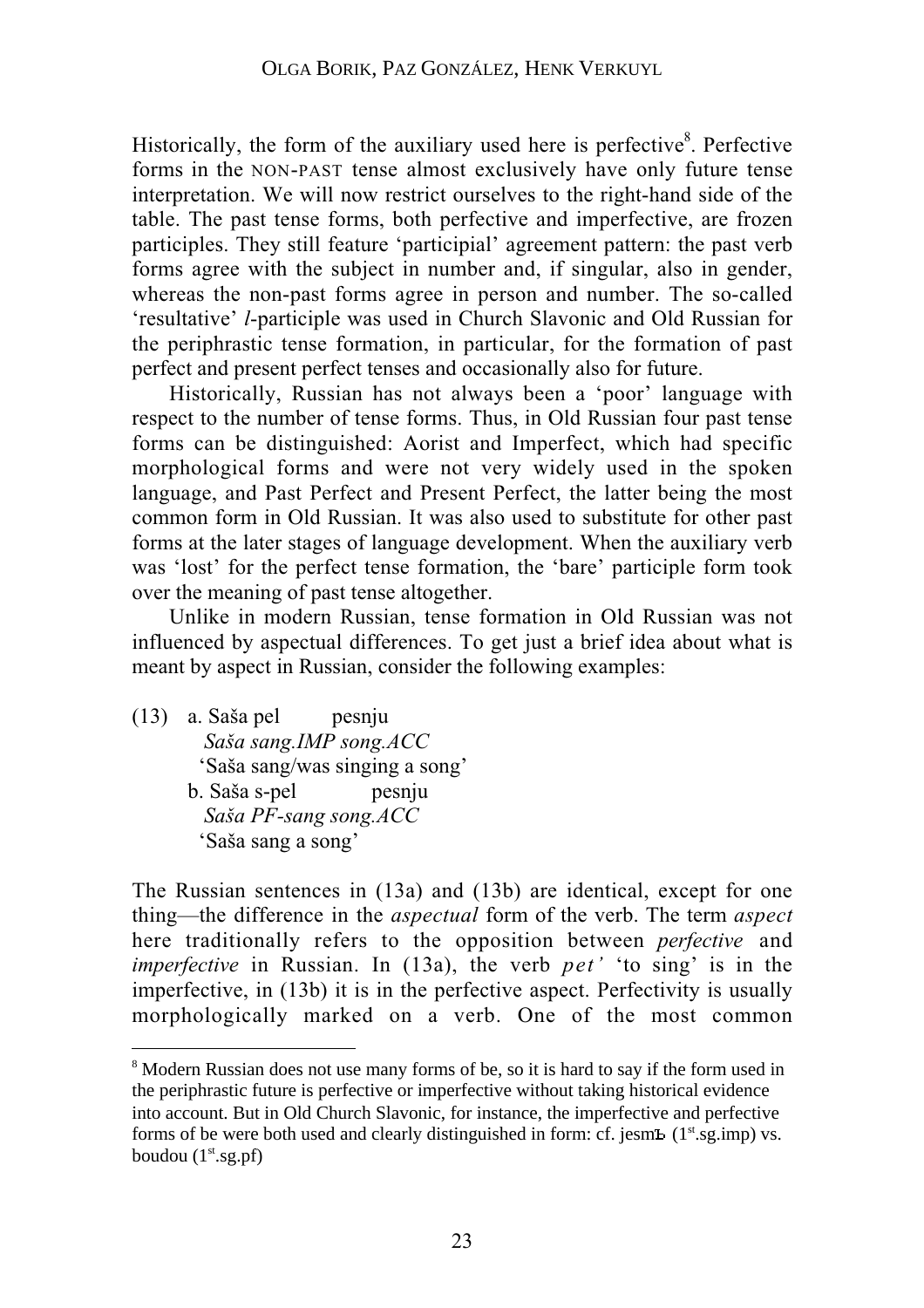morphological means to derive perfective forms is prefixation. From the point of view of verbal morphology, the aspectual morphology in Russian is not a part of the tense morphology at the same time: the verb forms in (13) both have the same inflectional past tense morpheme -*l*-.

Let us concentrate now on the interpretation of perfective and imperfective past forms. As for the imperfective past, it has three basic uses. The sentence in (14) exemplify the episodic/background reading, (15)—the habitual reading—, and, finally, in (16) we obtain the progressive meaning:

- (14) a. Včera utrom ona zvonila *yesterday morning she rang.IMP* 'She rang yesterday morning'
- (15) a. Ona zvonila každoe voskresen'je *she rang.IMP every Sunday* 'She used to ring every Sunday'
- (16) a. Ona zvonila kogda ja eje videla *she rang.IMP when I her saw* 'She was ringing when I saw her'

It has been argued in Borik & González (2001) that Russian past imperfective and Spanish imperfecto are analogous and should be analysed in a similar way. The reader is referred to the paper for further discussion as well as the motivation of this step. In the present paper we just assume that the imperfective in Russian is assigned a basic configuration of past tense, which involves only one operator, i.e. PAST.

Russian past perfective forms are ambiguous between the meaning expressed by the English/Dutch simple past on the one hand and past perfect on the other:

- (17) My pozvonili kogda ty prišel *we PF-call-pst.pl when you PF-come-pst.sg.masc.* a. We had (already) called when you came
	- b. We called when (=after) you came.

In this example, the verb form in the first (main) clause can be translated into past perfect or into simple past tense. The ambiguity of this type can only be resolved by some extra (contextual, not necessarily linguistic) information. Moreover, Russian perfect forms, both in past and non-past, give rise to the well-known ambiguity in the interpretation of temporal modifiers, which is usually observed with the English past perfect: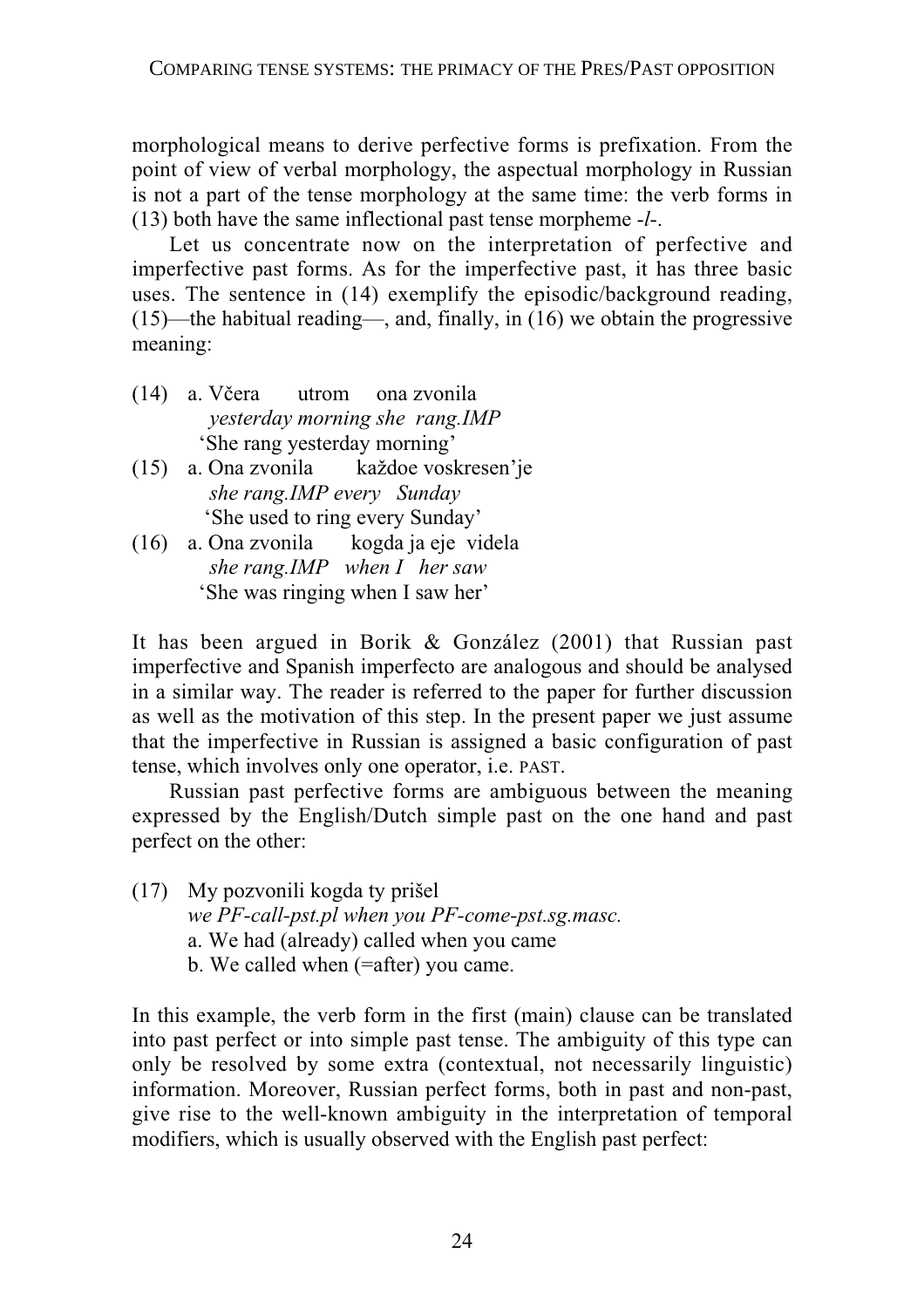| (18) | a. Ona budet zvoniť v 5          | only 'call at 5'              |
|------|----------------------------------|-------------------------------|
|      | she be-3sg call-INF at 5         |                               |
|      | b. Ona pozvonit v 5              | 'call at $5'$ / 'call by $5'$ |
|      | she PF-call-3sg at 5             |                               |
| (19) | a. Ona zvonila<br>V <sub>5</sub> | 'call at 5'                   |
|      | she call-IMP-pst-sg.fem at 5     |                               |
|      | b. Ona pozvonila v 5             | 'call at 5'/'call by 5'       |
|      | she PF-call-pst.sg.fem at 5      |                               |

Compare:

 $\overline{a}$ 

(20) She had (already) called at 5pm ('at 5 pm'/'by 5pm')

On the other hand, just like Spanish PPS, past perfective in Russian functions independently and does not have to be supported by other tense forms (like past perfect, which does not sound natural in a simple sentence taken out of the context). But can the perfective in Russian be associated with perfect tenses in English in general? The answer seems to be negative, when we look at the sentences in Present perfect and translate them into Russian:

(21) a. I have worked on this paper since March b. Ja rabotal/rabotaju/\*po-rabotal nad etoj statjej s marta.

 *I worked/work/\*PF-worked over this paper since March*

Perfective aspect is not excluded from the translation of English present perfect, to the extent that the use of the simple past is not excluded as a substitute for present perfect in English:

(22) a. I have read/read a new paper by Chomsky b. Ja chitala/pročitala novuju statju Xomskogo $^9$  *I read-IMP-pst.sg.fem/PF-read-pst.sg.fem.new paper Chomsky-GEN*

We can now suggest a possible interpretation of the data. Given that the auxiliaries in Germanic and Romance languages are semantically loaded elements, i.e. they do influence the temporal interpretation of sentences by contributing operators along the lines sketched for Dutch, English and

<sup>&</sup>lt;sup>9</sup> Note that the difference in the predicational aspect, i.e. telicity value, does not really matter here, because the imperfective form can also refer to a 'completed' eventuality. Not all the perfective verb forms necessarily yield telic predicational aspect, see Borik (2000) for a number of counterexamples.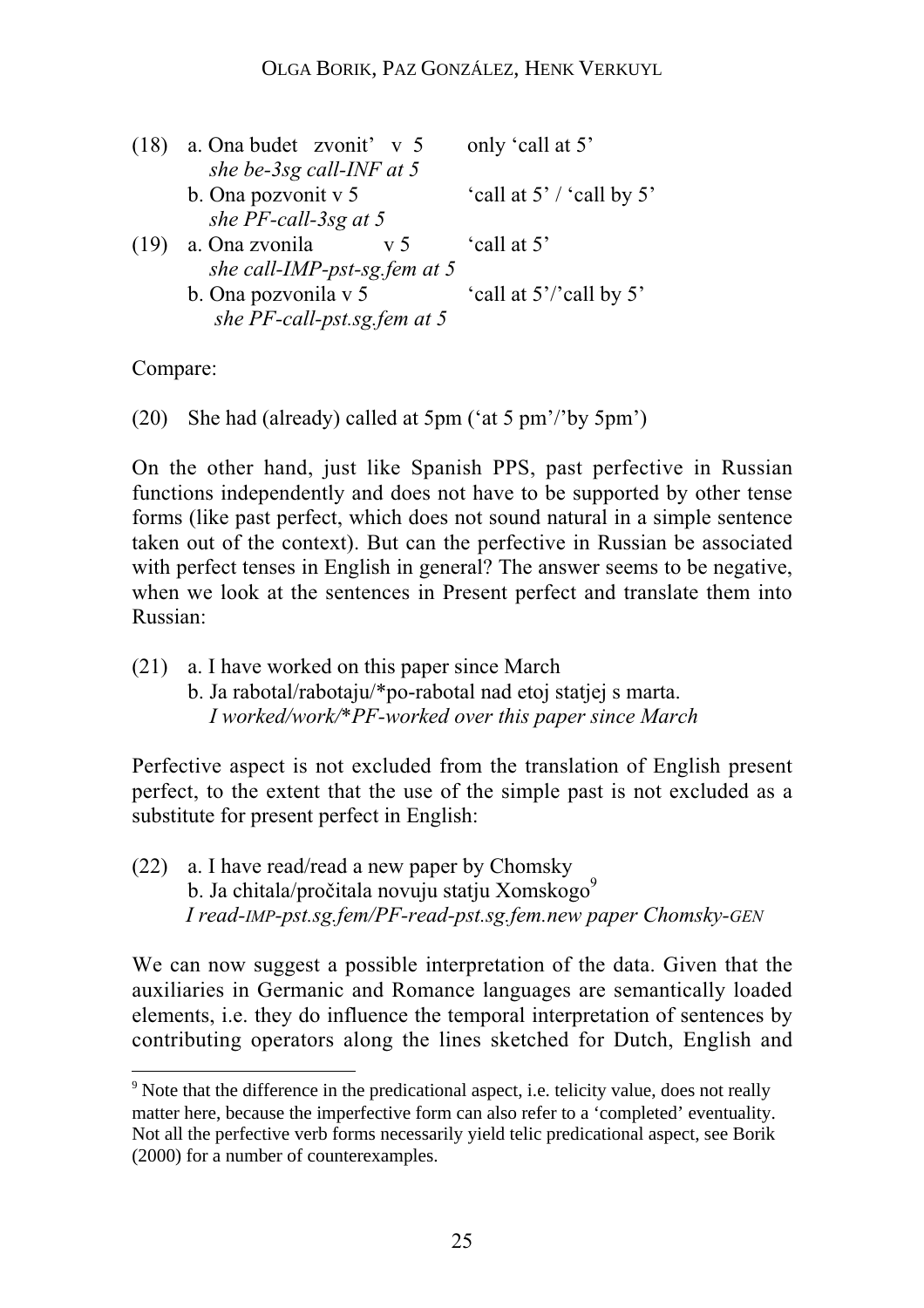Spanish above, what could have possibly happened in Russian when the auxiliary was lost in the tense formation process?

The logic is the following. It is easy to see from the temporal configurations given in the appendix, that what the auxiliary always does it to place an index *i*, either as *i* o *n* or at as  $i \leq n$ , depending on its own morphological tense. It is plausible to assume that this part disappeared with the loss of the auxiliary in Russian. This means that in the Russian tense system the connection to the moment of speech is lost in the strict sense of the word. To unravel this idea even further, it means that the Russian tense system is to a certain extent 'free' to choose the initial point of reference. If no other specific 'anchoring' point is provided, it is by default the 'now' point. Some supporting evidence for this hypothesis comes from the following examples. The choice between present and past form is absolutely free in (23). (24) illustrates that there is no sequence of tense in Russian.

- (23) Ja xotela/xoču sprosit' u kogo-nibud', kogda nam lučše priexat'. *I wanted/want ask at someone, when us better arrive*
- (24) Emu kazalos', čto ona sxodit s uma. *Him seemed, that she goes nuts*

It is also easy to see that the job the past participle is supposed to do is to "move" the eventuality index  $k$  to the left (that's why it is called the past participle) of the last introduced index. This is what the Russian *l*-participle still does, therefore providing the 'past' interpretation.

Further complexity of a given temporal configuration is done by aspect. We suggest that the perfective aspect introduces an additional index between the anchoring point ['now' by default] and the E-index. The interpretational value of this operation is shifting the event domain further away from the anchoring point, so that it becomes inaccessible from the initial anchoring point.

# **6. Conclusion**

Carrying our conclusion about the Russian system to the more general context of comparing the application of the binary tense system to the three families involved, we may start to observe that for Russian the binary system provides a natural way to use the presence or absence of the PERFdimension in order to explain the existing tenses. As to the PPS of Spanish, we had already noticed that the form that falls outside the binary set up amalgamates two different dimensions (the PRES-PAST-dimension and the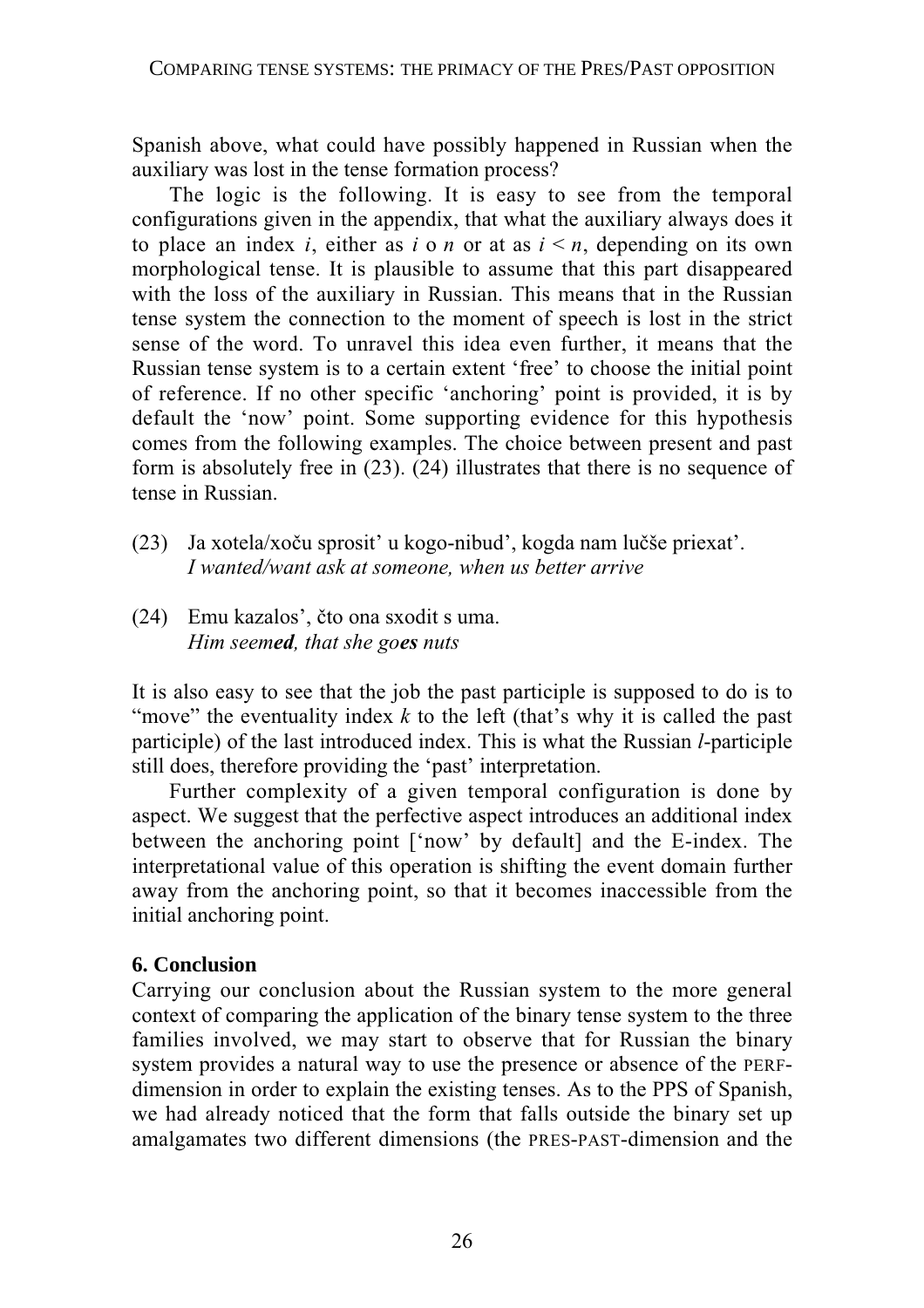IMP-PERF-dimension of the two Germanic languages discussed) in which < information plays a role, there being no problem with the (SYNCH-)POSTdimension. In Russian, the POST-dimension is also expressible by an auxiliary, but given the loss of a specific auxiliary to carry a PERF-operator we see again that the first and third dimension of the 2x2x2-system interfere with one another in order to provide for the appropriate tense forms. As pointed out above, this not only accounts for the existing tense forms but it also resulted in a change in the relation between PRES and PAST. In a strict 2x2x2-application as in Dutch and Spanish, the index *i* is either overlapping with  $n$  or preceding it. Russian, however, seems to compensate the loss of the PERF-auxiliary with a greater freedom as to the role of an index to serve as an independent point of perspective. Notice also that Russian tends to have an opposition between PAST and NON-PAST rather than between PAST and PRES.

The present paper had two goals: (a) to show that a binary tense system offers advantages in the description of tense systems over the 3x3x3-set up of Reichenbach (1947), and we demonstrated that with the help of a comparison between three languages; (b) to point out that the first dimension of the binary system, i.e. the opposition PRES and PAST are primary. In our opinion, we have achieved our goals by discussing three sorts of different tense systems and by pointing out that it is possible to use a coherent explanatory analysis based on the notion of dimensions that make up a binary system, referring to Borik (2002), González (2003) and Verkuyl (2001) for more detailed information.

#### **References:**

- Borik, O. & González, P. (2001). 'Comparing aspectual systems,' *Linguistics in the Netherlands* 18*,* 13-26.
- Borik, O. (2002). *Aspect and reference time,* PhD. dissertation, University of Utrecht, LOT series n64, Lot dissertation series, Utrecht
- Galton, A, (1984). *The logic of Aspect*: *an axiomatic approach,* Clarendon Press, Oxford.
- González, P. (2003). *Aspects on Aspect*. PhD. dissertation, University of Utrecht, LOT series n71, Lot dissertation series, Utrecht
- Julien, M. (2001). 'The syntax of complex tenses,' *TheLinguistic Review* 18, 125-167.
- Krifka, M. (1989). 'Nominal reference, temporal constitution and quantification in event semantics,' in R. Bartsch, J. van Benthemand & P. van Emde Boas (eds.), *Semantics and contextual expression,* in series *Grongingen-Amsterdam Studies in Semantics*, 11, Floris Publications, Dordrecht, pp. 75-115.
- Prior A. (1967). *Past, Present and Future*, Clarendon Press, Oxford.

Reichenbach, H. (1947) *Elements of Symbolic Logic*, The Macmillan Company, NY.

Verkuyl, H. J. (1972). *On the compositional nature of the aspects,* FLSS 15, D. Reidel Publishing Company, Dordrecht.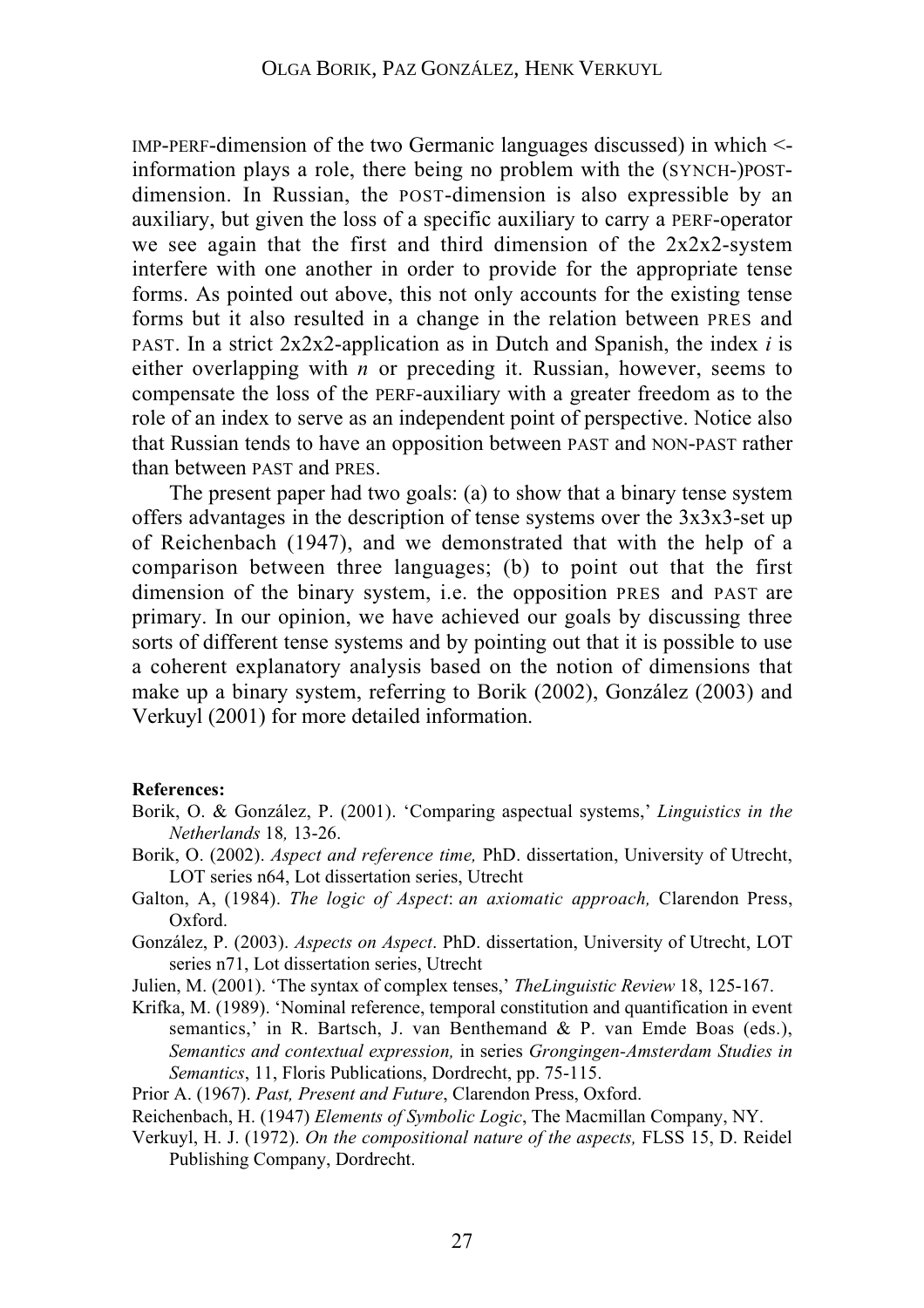#### COMPARING TENSE SYSTEMS: THE PRIMACY OF THE PRES/PAST OPPOSITION

- Verkuyl, H. J. (2001). 'On the compositionality of tense,' Unpublished manuscript, Utrecht University.
- Vikner, S. (1985). 'Reichenbach revisited: One, two or three temporal relations,' *Acta Linguistica Hafniensia* 19, 81-98.
- Winkel, A. te (1866). 'Over de wijzen en tijden der werkwoorden,' *De Taalgids* 8*,* Leiden.